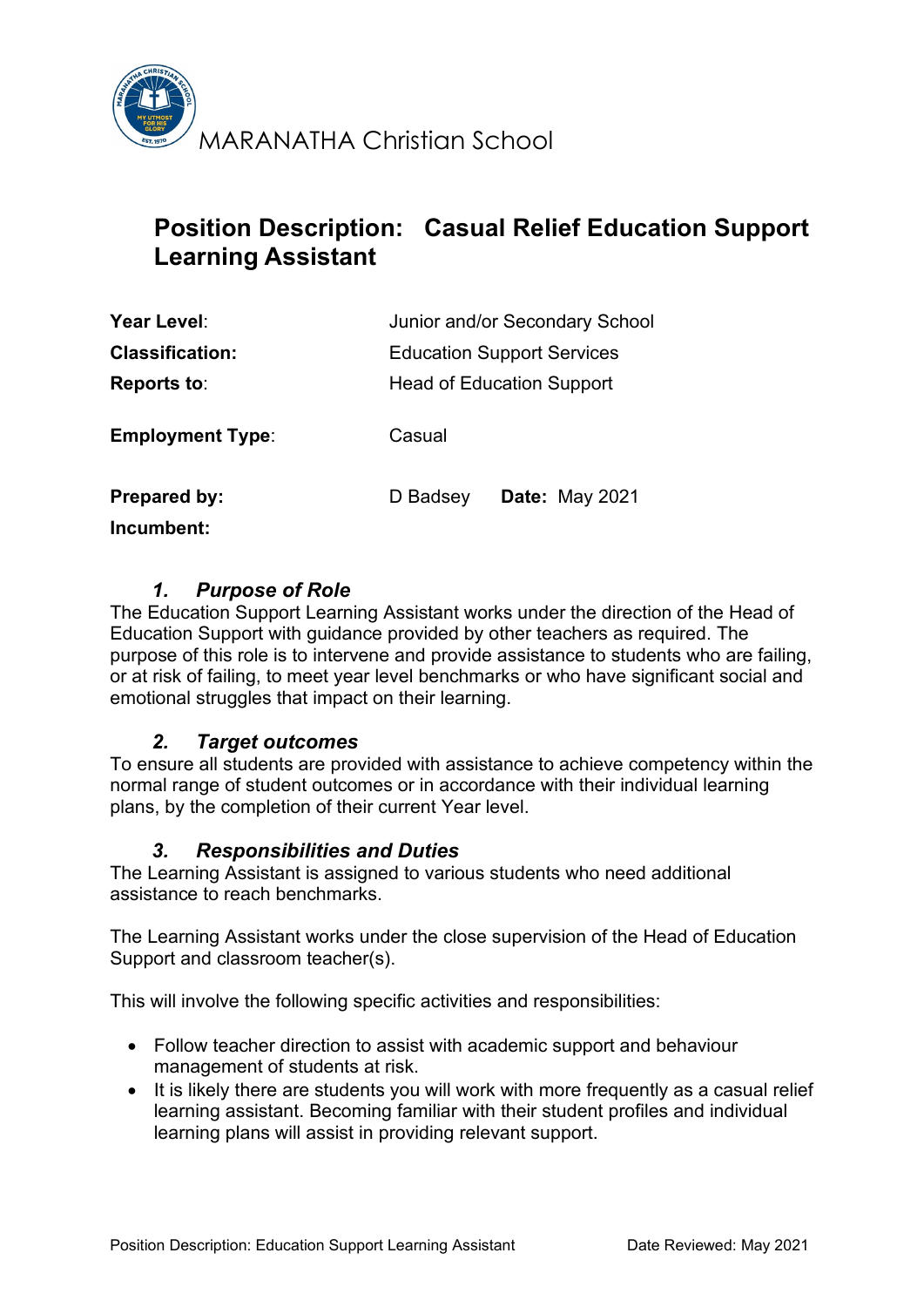

MARANATHA Christian School

- Become familiar with the remedial program activities run at MCS in order to assist in implementing the specific activities and duties assigned in each class or period.
- Participation in lunch and recess supervision and reception duty where required by the Head/Deputy Head of Site.
- Maintain student logbooks for students recognised to be at risk.
- Liaison with teachers about observation of student progress and needs.
- Assist in the planned care procedures of physically disabled students under the direction of designated staff.
- Provide encouragement and positive reinforcement for students.
- Advise Head of Education Support/Head of Site of any problems or concerns relating to the students. Advise classroom teacher if you are assisting in class.
- Report any health concerns of the students that arise while in the learning assistant's care.
- Assist students who require additional support due to physical, academic and social and emotional needs.
- Other duties as required.

# *4. Scope of the role*

## *Typical work-related interactions of the Role*

|                                                                            | Daily | Most<br>Days | Weekly | Monthly | Occasional |
|----------------------------------------------------------------------------|-------|--------------|--------|---------|------------|
| <b>Students</b>                                                            |       | $\checkmark$ |        |         |            |
| <b>Parents</b>                                                             |       |              |        |         |            |
| <b>Teaching Staff</b>                                                      | ✓     |              |        |         |            |
| <b>Administration Staff</b>                                                |       | $\checkmark$ |        |         |            |
| <b>Head of Education Support</b>                                           | ✓     |              |        |         |            |
| Principal                                                                  |       |              |        |         |            |
| <b>Head of Site</b>                                                        |       |              |        |         |            |
| <b>Business Manager</b>                                                    |       |              |        |         |            |
| <b>Board Members</b>                                                       |       |              |        |         |            |
| <b>External Suppliers/Trainers</b>                                         |       |              |        |         |            |
| <b>Compliance Bodies</b>                                                   |       |              |        |         |            |
| Other: Specialists (including<br>speech<br>pathologists, OTs and Physios.) |       |              |        |         |            |

Number of people managed or supervised: Nil Annual Budget Expenditure Responsibility: Nil